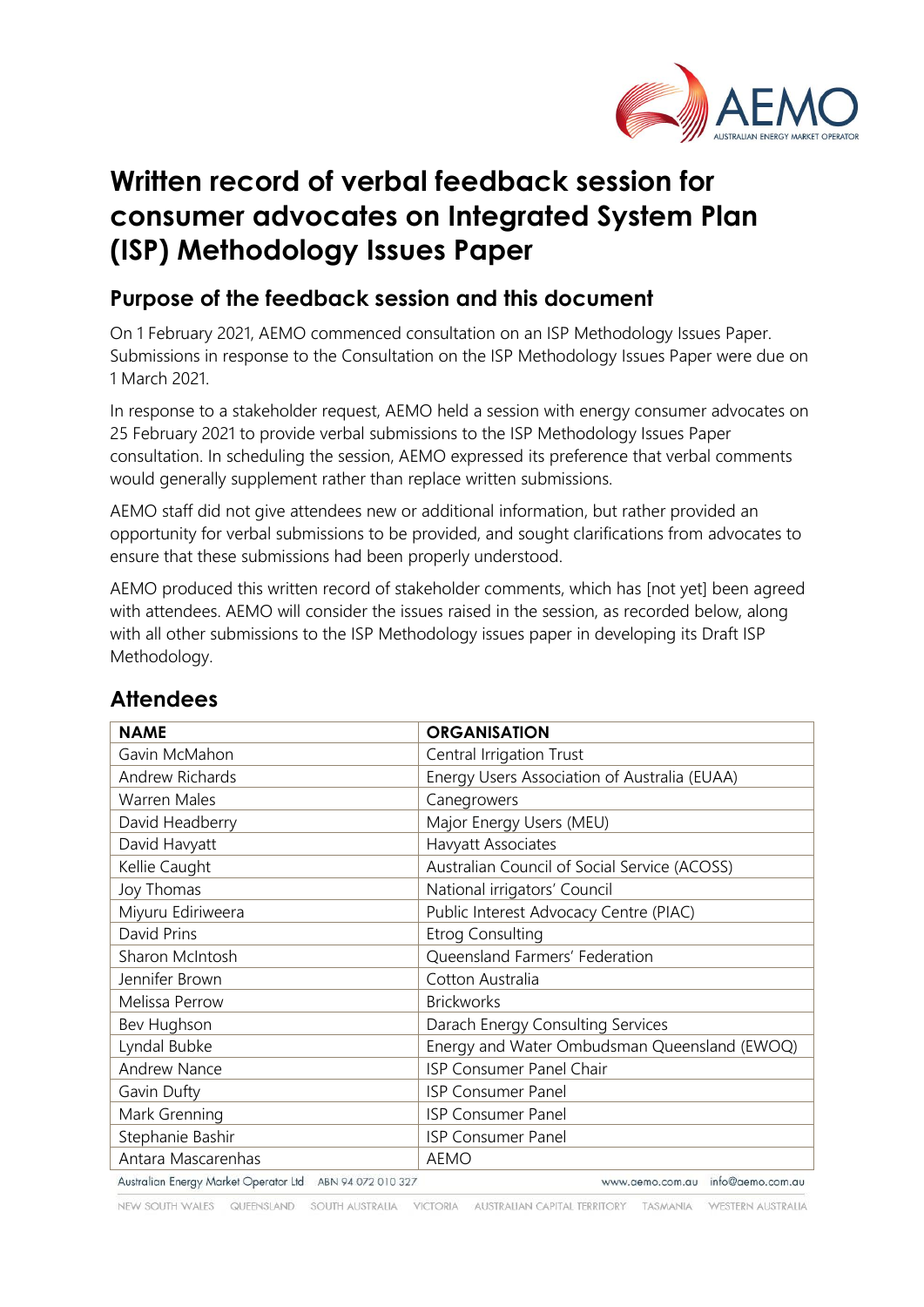

| Nicola Falcon        | AEMO |
|----------------------|------|
| <b>Andrew Turley</b> | AEMO |
| Eli Pack             | AEMO |
| Neale Scott          | AEMO |
| Oliver Derum         | AEMO |

### **Topics for comment**

At the start of the session, all attendees were given the opportunity to nominate any aspect of the ISP methodology about which they wished to provide comment. All attendees were then given the opportunity to comment on each topic, including via the written chat function.

The topics identified were:

- 1. Avoiding over-investment in the transmission network
- 2. Transparency and clarity in transmission capex
- 3. The impact of multiple state-based approaches
- 4. Possible ways to smooth the delivery of infrastructure projects
- 5. Distribution network considerations and the impact of DER
- 6. Gas price assumptions
- 7. Consideration of micro-grids, non-network solutions and generation and storage optimisation against network investment
- 8. Use of reserve margins and testing the investments against time-sequential market modelling
- 9. Specifying an 'identified need' that ISP projects should meet
- 10. Other

#### **1. Comments on avoiding over-investment**

Central Irrigators Trust:

- o With respect to Project EnergyConnect (PEC), the most regretful scenarios are the ones where consumers end up paying more than expected. The project is progressing with several financial red flags and that's a cause of concern for consumers.
- o There needs to be some assurance around consumers not paying more than they have to for an efficient ISP.

#### EUAA:

- o There needs to be consideration of the issue of stranded assets as there's an assumption of high levels of usage rate across the interconnectors.
- o PEC picks up several renewable energy zones. Addressing the mismatch in lifecycles of the generators and the potential stranded asset underutilisation is important.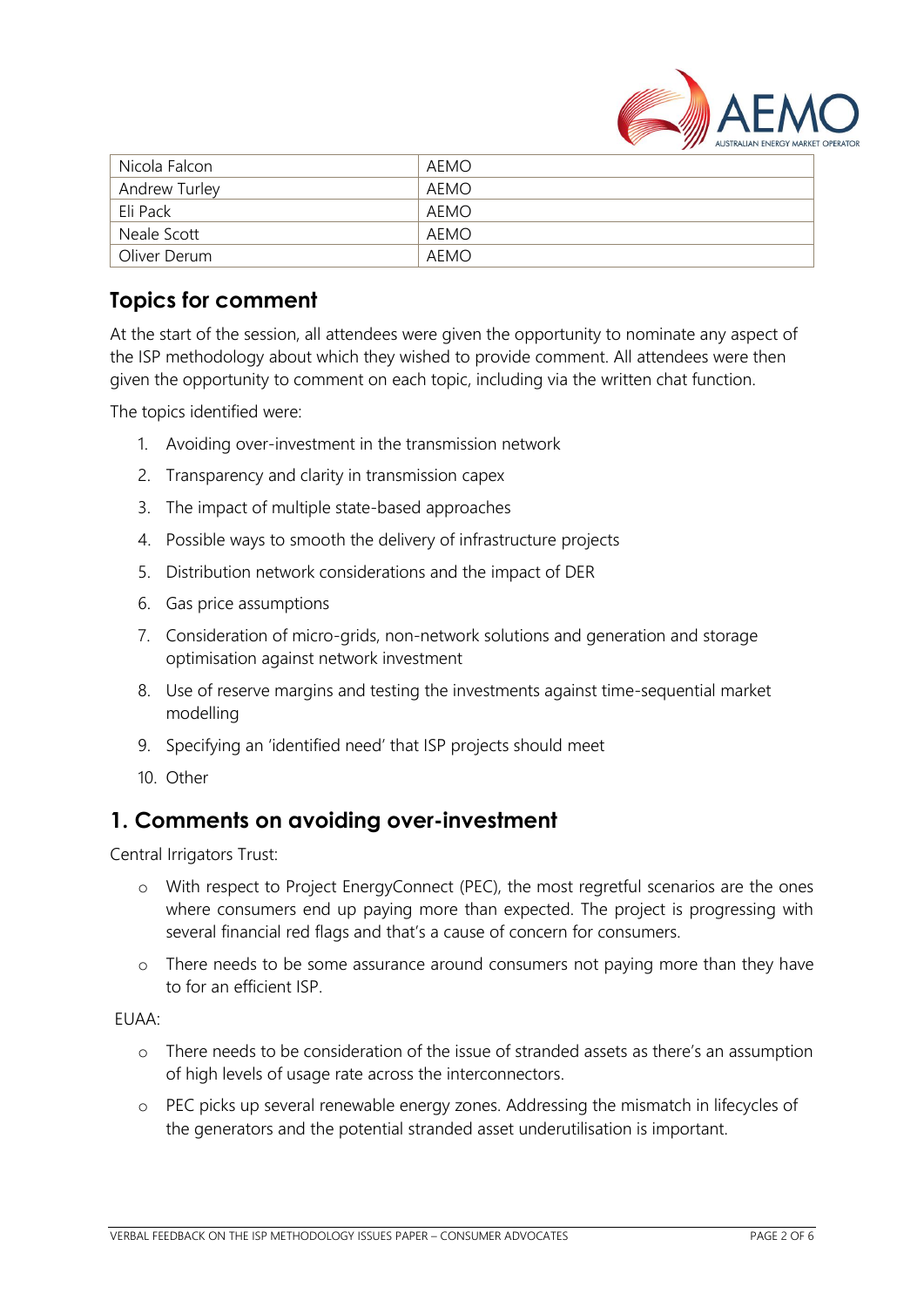

o ISP 2020 identified what the capex range would need to be for PEC to have a net benefit for consumers and that's a good approach. Recommendation is to know the range and put forth a stronger requirement from TNSPs for a more accurate capex range to aim for a more robust ISP.

Havyatt Associates:

o There isn't a choice between extra transmission and active DER, it is just about how big and where the additional transmission is required

### **2. Comments on transparency and clarity in transmission Capex**

EUAA:

o It's important to build greater trust in the ISP and there will be consistent support for AEMO to get the optimum level of accuracy to results.

Canegrowers:

o Recommend a standing feedback mechanism that can incorporate changing estimates and adjust the forecasts through the ongoing evolution of the ISP.

MEU:

o Clarity is needed as to whether, as better capex estimates become available, these will be considered in the next ISP or incorporated into the 'current' plan.

#### **3. Comments on the impact of state-based approaches to renewable generation investment**

Havyatt Associates:

- o Sub-regions are considered for modelling purposes in the ISP. The regional boundary definitions that affect market pricing and dispatch should consider sub-regions too.
- o If the ISP generates the conclusion that some of these big sub-regional 'interconnectors' are warranted then the definitions of regions should be changed to match the modelling outcome

#### **4. Comments on possible ways to smooth the delivery of infrastructure projects**

EUAA:

o Appropriate consideration must be given to the benefits (that is, possible savings for consumers) of sequencing ISP projects to smooth delivery and to further manage the risk of over-investment/stranded assets.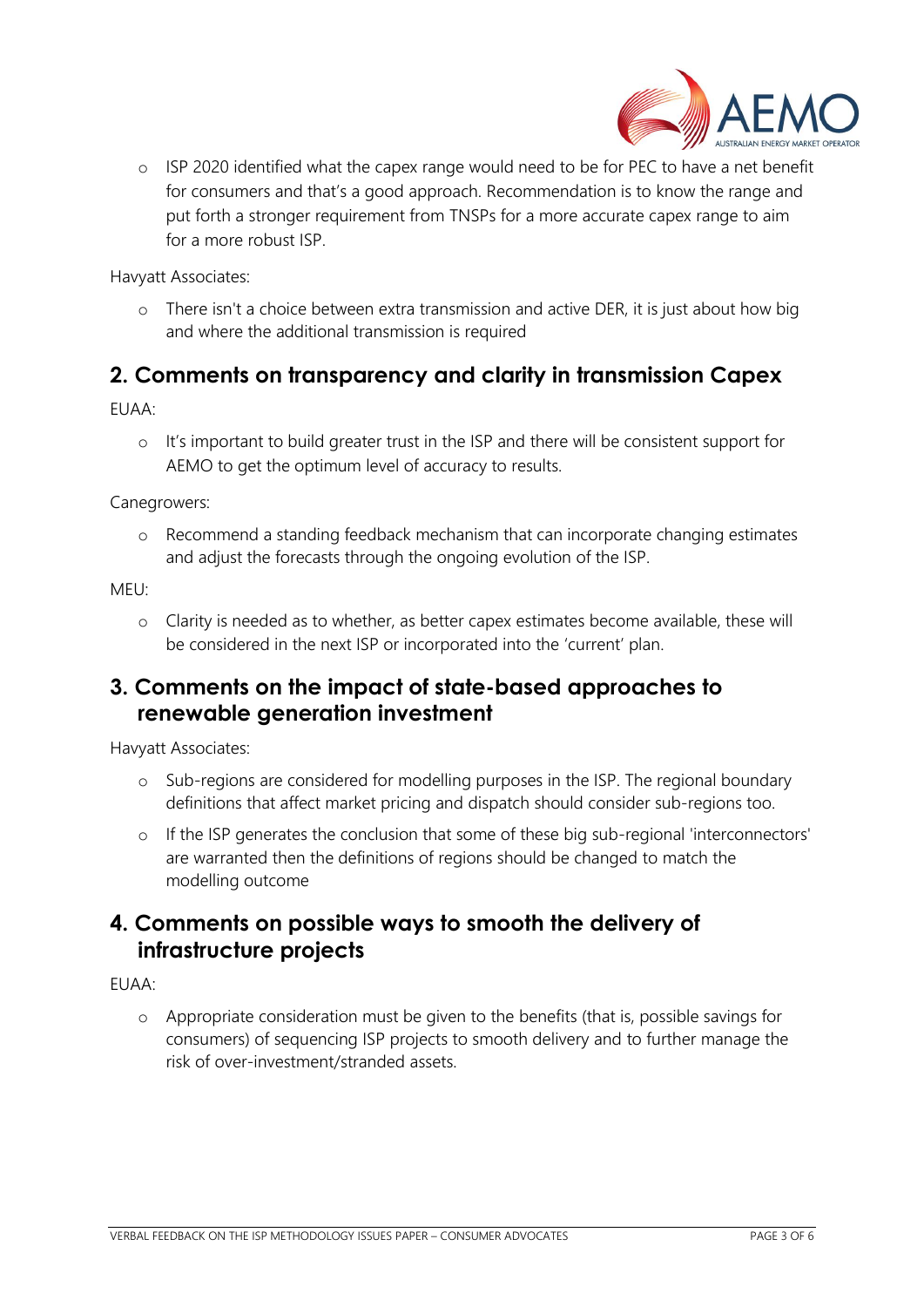

### **5. Comments on deeper dive into distribution networks including a consideration of other benefits from DER**

ACOSS:

o Recommend having consideration for the energy coming in from DER, especially with regards to post 2025 design.

#### EUAA:

o There is a need to have scenarios and create assumptions that focus on creating a statebased NEM. Assumptions must be made for a feasible future that's more regionalised.

National Irrigators' Council:

o Increasingly, primary producers see hosting renewable energy installations as an opportunity to diversify income and provide energy to their communities (and beyond).

#### PIAC:

o Network planning conversations must include all relevant parties and not just the ones who are owners.

#### Havyatt Associates:

- o Demand side participation is a consideration. Distribution Network Service Providers (DNSPs) could potentially bid in demand response and be dispatched accordingly.
- o Storage is becoming cheaper, more effective and more reliable. Distributed storage has been insufficiently captured in previous ISPs and AEMO must correct this for the 2022 edition.

Canegrowers:

- o It's useful to understand AEMO's view of the future through the scenario development process.
- o The future battery storage and the impact of wider adoption on DNSPs should be considered.

MEU:

o It is critical to define the 'need' that we are seeking to meet through the ISP.

Etrog Consulting:

- o There should be greater focus on the optimal way of building what's needed next.
- o Rapid changes in technology and emissions policy pose a continuous challenge to the ISP
- o Need to assess if this year's ISP is remarkably different from previous ISP and if not, then is enough being done to reflect the fast-paced changes.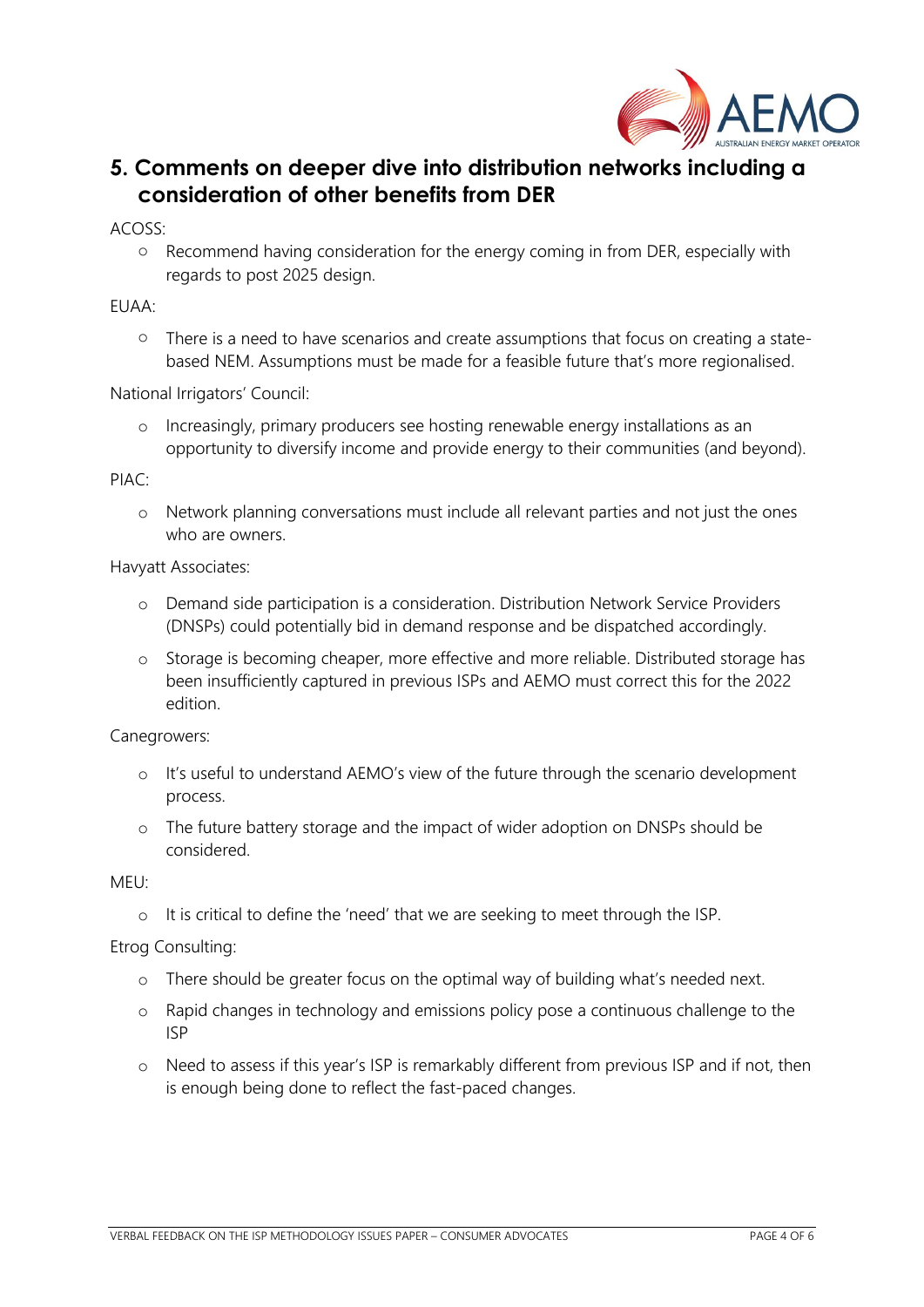

#### **6. Comments on gas price assumptions and possible inconsistencies**

EUAA:

- o A drive for net zero by 2050 lessens the role of gas and when juxtaposed with government's gas fired recovery plan, there's an obvious conflict.
- o Recommend the timing in ISP reflects a decline in gas usage as we move to net zero.

ACOSS:

- o Agree with EUAA comments as residential gas is being quickly replaced with electric appliances.
- o The Australian Capital Territory is already moving away from gas at the residential level

#### **7. Comments on consideration of micro–grids and non–network solutions against network investment**

Etrog Consulting:

o Non-network solutions are getting more diversified. AEMO needs to think about storage as part of the solution.

#### **8. Comments on use of reserve margins and testing investments against time-sequential market modelling**

Havyatt Associates:

o The increase or decrease of reserve margins depend on the reliability outcomes we are pursuing.

### **9. Comments on a narrowly identified need leading to narrow solutions**

MEU:

- o In the case of the proposed Victoria-NSW Interconnector West upgrade (VNI-West upgrade), the outcome of the relevant considerations was a decision that consumers needed a large augmentation.
- o Defining the need and then working out the solutions is a better way forward

Havyatt Associates:

o The identified need for ISP projects seem to focus on whatever the transmission project solved as a consequence of being included in the ISP. That can be managed if the ISP methodology works appropriately.